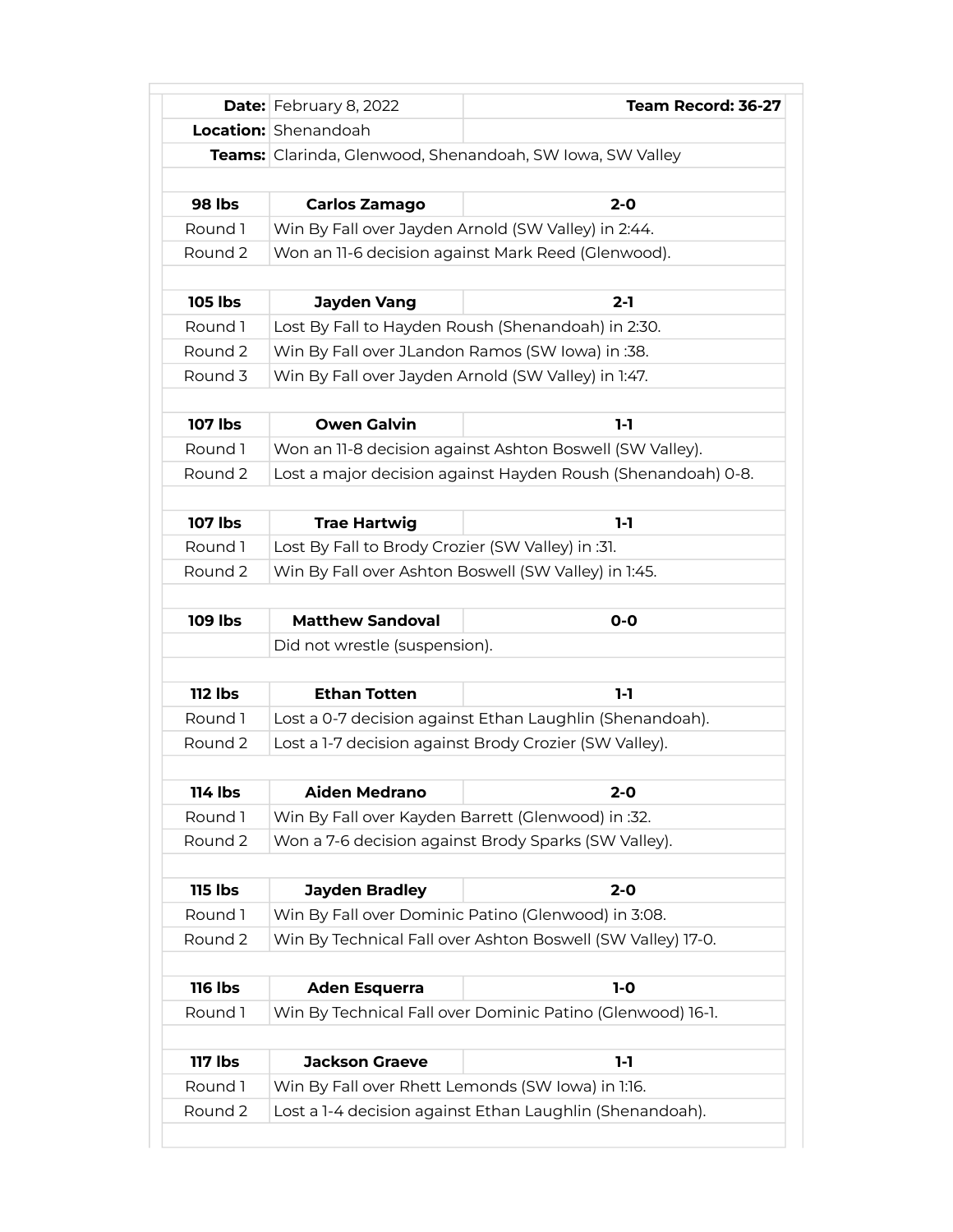| <b>118 lbs</b> | <b>Wilson Riphin</b>                                  | $1-1$                                                      |
|----------------|-------------------------------------------------------|------------------------------------------------------------|
| Round 1        | Lost a 1-6 decision against Brody Sparks (SW Valley). |                                                            |
| Round 2        | Won a 6-4 decision against Kambry Gordon (Clarinda).  |                                                            |
|                |                                                       |                                                            |
| 118 lbs        | <b>Phoenix Hodne</b>                                  | $O-O$                                                      |
|                | Did not wrestle (sick).                               |                                                            |
|                |                                                       |                                                            |
|                |                                                       |                                                            |
| 119 lbs        | <b>Xavier Velazquez</b>                               | $2 - 0$                                                    |
| Round 1        |                                                       | Win By Technical Fall over Dominic Patino (Glenwood) 16-0. |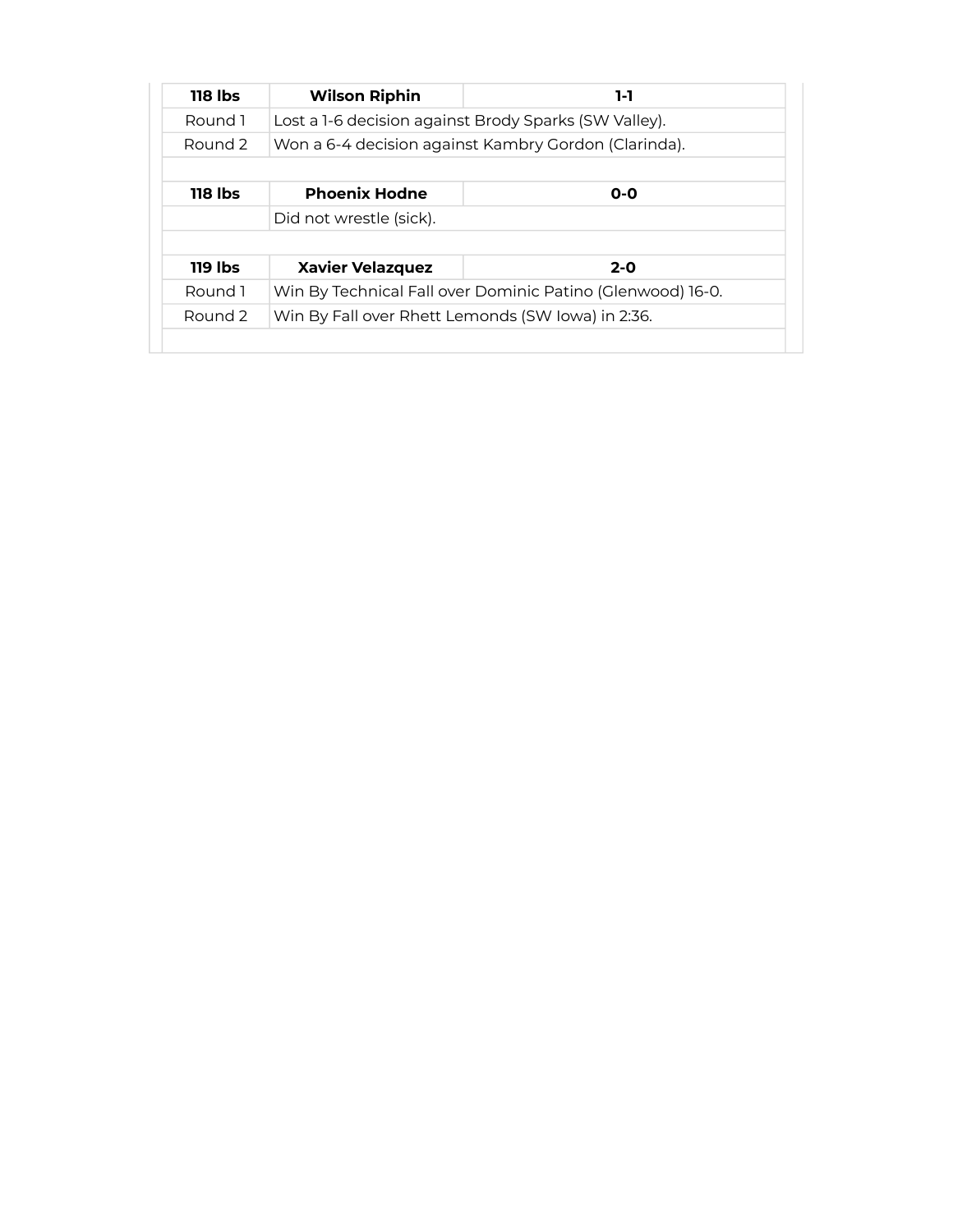|                    | <b>Date:</b> February 8, 2022                      | Team Record: 36-27                                        |
|--------------------|----------------------------------------------------|-----------------------------------------------------------|
|                    | <b>Location:</b> Shenandoah                        |                                                           |
|                    |                                                    | Teams: Clarinda, Glenwood, Shenandoah, SW Iowa, SW Valley |
|                    |                                                    |                                                           |
| <b>120 lbs</b>     | Ivan Ledesma                                       | $2 - 0$                                                   |
| Round 1            | Win By Fall over Brody Sparks (SW Valley) in :10.  |                                                           |
| Round 2            | Win By Fall over Kyle Shuler (SW Iowa) in :35.     |                                                           |
|                    |                                                    |                                                           |
| 121 lbs            | <b>Logan Harper</b>                                | $0 - 2$                                                   |
| Round 1            | Lost By Fall to Kayden Barrett (Glenwood) in 1:10. |                                                           |
| Round <sub>2</sub> | Lost By Fall to Rhett Lemonds (SW Iowa) in 1:45.   |                                                           |
|                    |                                                    |                                                           |
| <b>126 lbs</b>     | <b>Chase Williams</b>                              | 1-1                                                       |
| Round 1            | Win By Fall over Maya Rivas (Glenwood) in 1:10.    |                                                           |
| Round 2            | Lost By Fall to Blake Shaff (SW Iowa) in 3:34.     |                                                           |
|                    |                                                    |                                                           |
| <b>129 lbs</b>     | <b>Kpaw Moo Soe</b>                                | $2 - 0$                                                   |
| Round 1            | Win By Fall over Layla Goines (Glenwood) in :16.   |                                                           |
| Round 2            | Win By Fall over Maya Rivas (Glenwood) in 1:24.    |                                                           |
|                    |                                                    |                                                           |
| <b>131 lbs</b>     | <b>Luis Lopez</b>                                  | $1-0$                                                     |
| Round 1            | Win By Fall over Tyler Schmitt (Glenwood) in 2:50. |                                                           |
|                    |                                                    |                                                           |
| <b>139 lbs</b>     | <b>Miguel Hernandez</b>                            | 2-1                                                       |
| Round 1            |                                                    | Win By Fall over Nick Romero (Shenandoah) in 1:25.        |
| Round 2            |                                                    | Lost By Technical Fall to Conner Wear (Glenwood) 4-20.    |
| Round 3            |                                                    | Win By Fall over Nick Romero (Shenandoah) in 3:58.        |
|                    |                                                    |                                                           |
| 141 lbs            | <b>Cole Kastner</b>                                | $1-0$                                                     |
| Round 1            | Win By Fall over Carter Buttry (SW Iowa) in 1:28.  |                                                           |
|                    |                                                    |                                                           |
| 144 lbs            | <b>Luol Deng</b>                                   | $0-0$                                                     |
|                    | Did not wrestle (suspension).                      |                                                           |
|                    |                                                    |                                                           |
| <b>153 lbs</b>     | <b>Angie Rivera</b>                                | $0-0$                                                     |
|                    | Did not wrestle (injured).                         |                                                           |
|                    |                                                    |                                                           |
| 154 lbs            | <b>Diego Garcia</b>                                | $1-1$                                                     |
| Round 1            |                                                    | Lost By Fall to Cameron Martens (Glenwood) in 1:59.       |
| Round 2            | Win By Fall over Brody May (Glenwood) in :59.      |                                                           |
|                    |                                                    |                                                           |
| <b>154 lbs</b>     | <b>Javier Medina</b>                               | $2 - 0$                                                   |
| Round 1            |                                                    | Won a major decision against Noah Howe (SW Iowa) 12-4.    |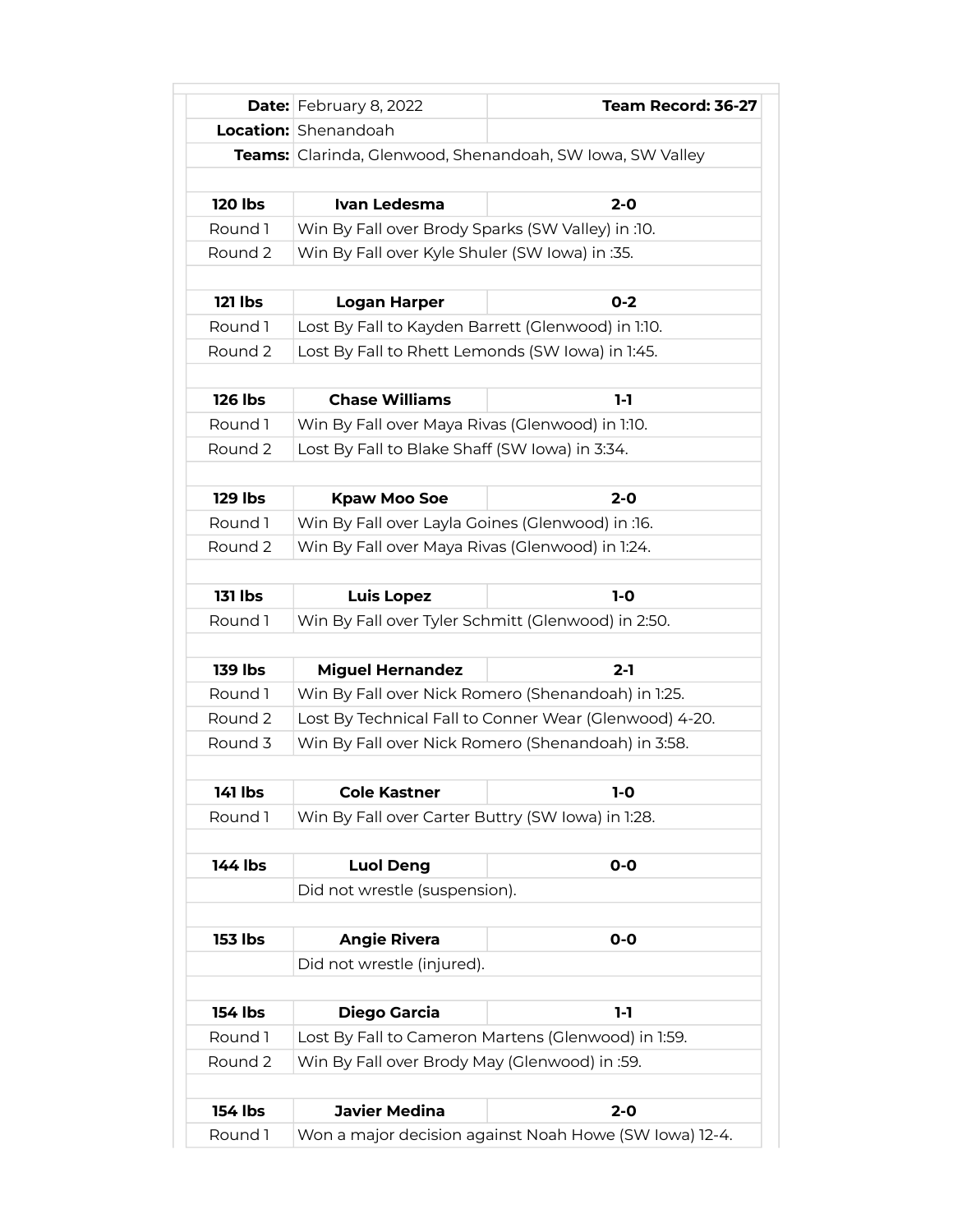| Round 2 | Win By Fall over Jalon Olson (Clarinda) in 3:42.  |         |
|---------|---------------------------------------------------|---------|
| 155 lbs | <b>Malachi Esteves</b>                            | $0 - 2$ |
| Round 1 | Lost By Fall to Jalon Olson (Clarinda) in 3:07.   |         |
| Round 2 | Lost By Fall to Grahm Newberry (Glenwood) in :30. |         |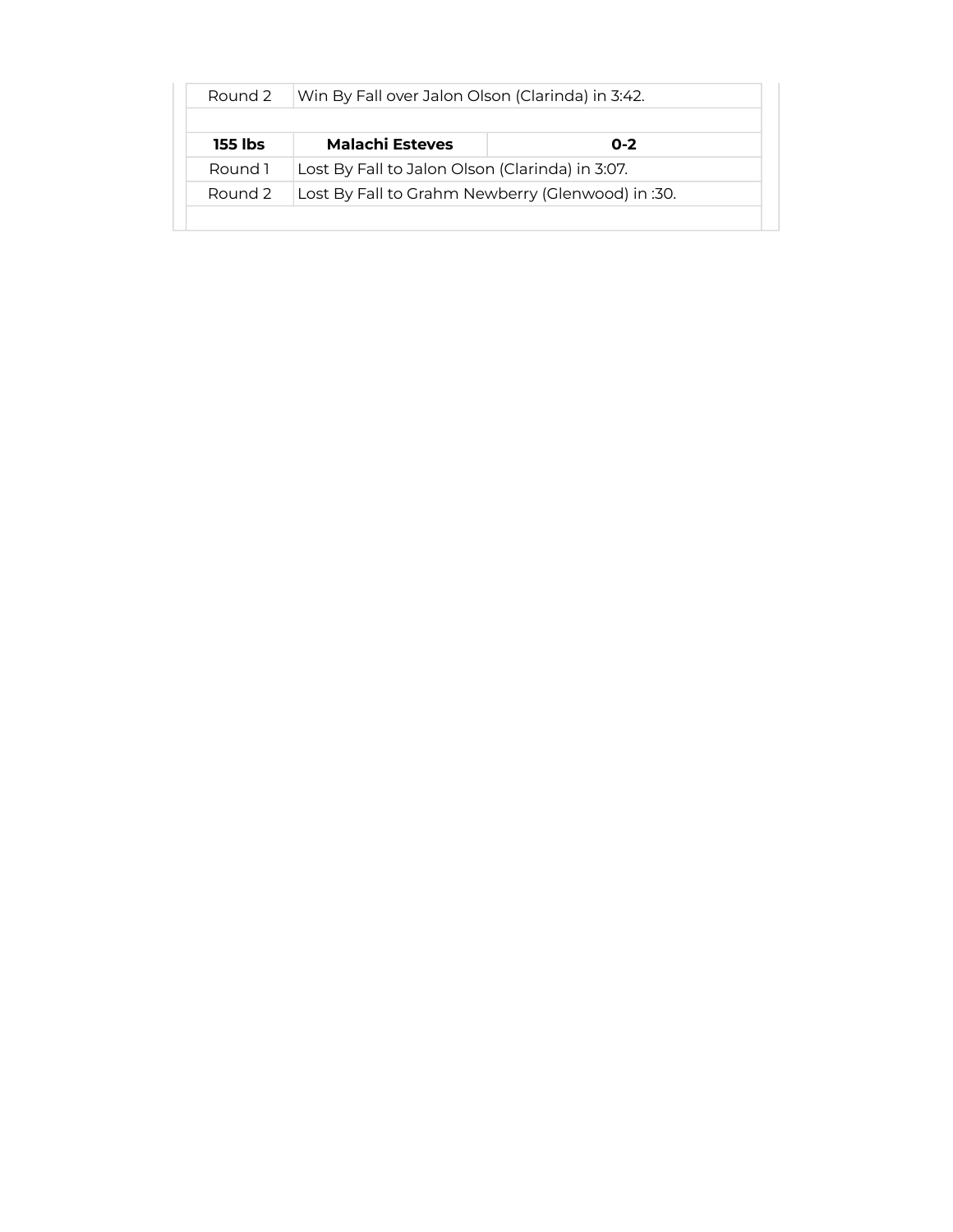|                | <b>Date:</b> February 8, 2022                     | Team Record: 36-27                                         |
|----------------|---------------------------------------------------|------------------------------------------------------------|
|                | <b>Location:</b> Shenandoah                       |                                                            |
|                |                                                   | Teams: Clarinda, Glenwood, Shenandoah, SW Iowa, SW Valley  |
|                |                                                   |                                                            |
| <b>160 lbs</b> | <b>Victor Arroyo</b>                              | $1-1$                                                      |
| Round 1        |                                                   | Won a major decision against Noah Howe (SW Iowa) 10-1.     |
| Round 2        | Lost By Fall to Jacob Aust (Glenwood) in :35.     |                                                            |
|                |                                                   |                                                            |
| <b>160 lbs</b> | <b>Akuien Aruai</b>                               | $O-O$                                                      |
|                | Did not wrestle (sick).                           |                                                            |
|                |                                                   |                                                            |
| <b>162 lbs</b> | Izak Argotsinger                                  | $O-O$                                                      |
|                | Did not wrestle (sick).                           |                                                            |
|                |                                                   |                                                            |
| <b>162 lbs</b> | <b>Owen Fink</b>                                  | $1-1$                                                      |
| Round 1        | Lost By Fall to Parker Meters (SW Iowa) in 3:14.  |                                                            |
| Round 2        | Win By Fall over Brody May (Glenwood) in :38.     |                                                            |
|                |                                                   |                                                            |
| <b>162 lbs</b> | <b>Ryan Slechta</b>                               | 1-1                                                        |
| Round 1        | Win By Fall over Derek Hanshaw (SW Iowa) in :51.  |                                                            |
| Round 2        |                                                   | Lost a 0-6 decision against Parker Meyers (SW Iowa).       |
|                |                                                   |                                                            |
| <b>200 lbs</b> | <b>Arturo Marquez</b>                             | $1-1$                                                      |
| Round 1        |                                                   | Lost an 8-9 decision against Will Berning (Shenandoah).    |
| Round 2        |                                                   | Won a 5-3 decision against Jade Corpron (Shenandoah).      |
|                |                                                   |                                                            |
| <b>210 lbs</b> | <b>Alexander Arita</b>                            | $2 - 0$                                                    |
| Round 1        | Win By Fall over Todd Schmitt (Glenwood) in 1:09. |                                                            |
| Round 2        |                                                   | Win By Fall over Drew Dempsey (Glenwood) in 1:40.          |
|                |                                                   |                                                            |
| <b>210 lbs</b> | <b>Jackson Cisneros</b>                           | $1-1$                                                      |
| Round 1        |                                                   | Win By Fall over Drew Dempsey (Glenwood) in 3:44.          |
| Round 2        |                                                   | Lost a 2-3 decision against Will Berning (Shenandoah).     |
|                |                                                   |                                                            |
| <b>213 lbs</b> | <b>Max Chapa</b>                                  | $0 - 2$                                                    |
| Round 1        | Lost By Fall to Colton Clark (Glenwood) in 3:30.  |                                                            |
| Round 2        |                                                   | Lost by Sudden Victory 5-7 to Nathan Stenzel (Shenandoah). |
|                |                                                   |                                                            |
| <b>217 lbs</b> | <b>Tony Zamora-Avina</b>                          | $0 - 2$                                                    |
| Round 1        | Lost By Fall to Colton Clark (Glenwood) in 2:50.  |                                                            |
| Round 2        |                                                   | Lost By Fall to Anthony Johnson (Shenandoah) in 2:13.      |
|                |                                                   |                                                            |
| <b>218 lbs</b> | <b>Aidan Eggeling</b>                             | $1-1$                                                      |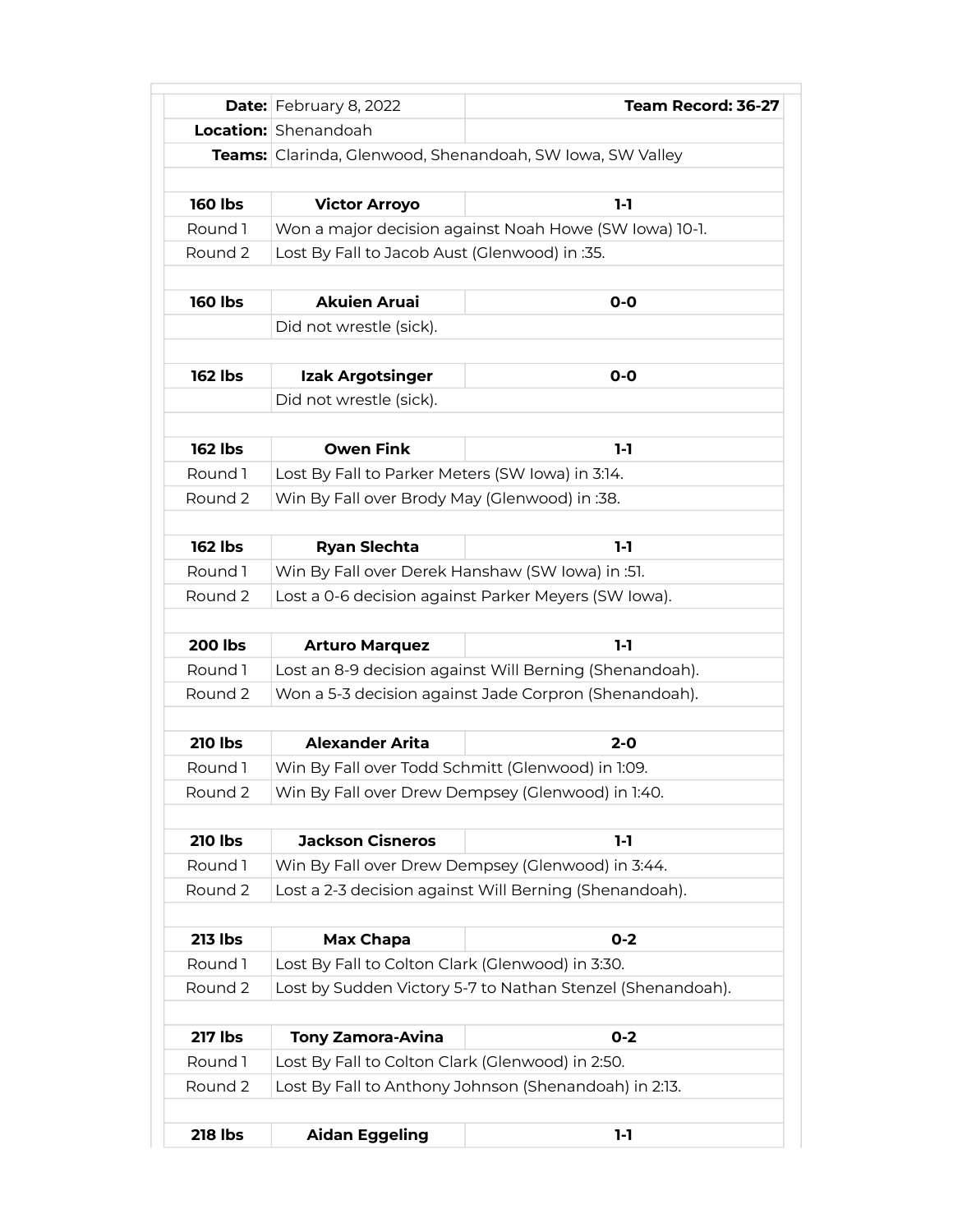| Round 1        | Lost By Fall to Colton Clark (Glenwood) in 1:10.      |         |  |
|----------------|-------------------------------------------------------|---------|--|
| Round 2        | Win By Fall over Nathan Stenzel (Shenandoah) in 1:35. |         |  |
|                |                                                       |         |  |
| <b>225 lbs</b> | <b>Byron Acosta</b>                                   | $0 - 2$ |  |
| Round 1        | Lost By Fall to Devon Nabors (Glenwood) in :44.       |         |  |
|                | Lost By Fall to Anthony Johnson (Shenandoah) in :29.  |         |  |